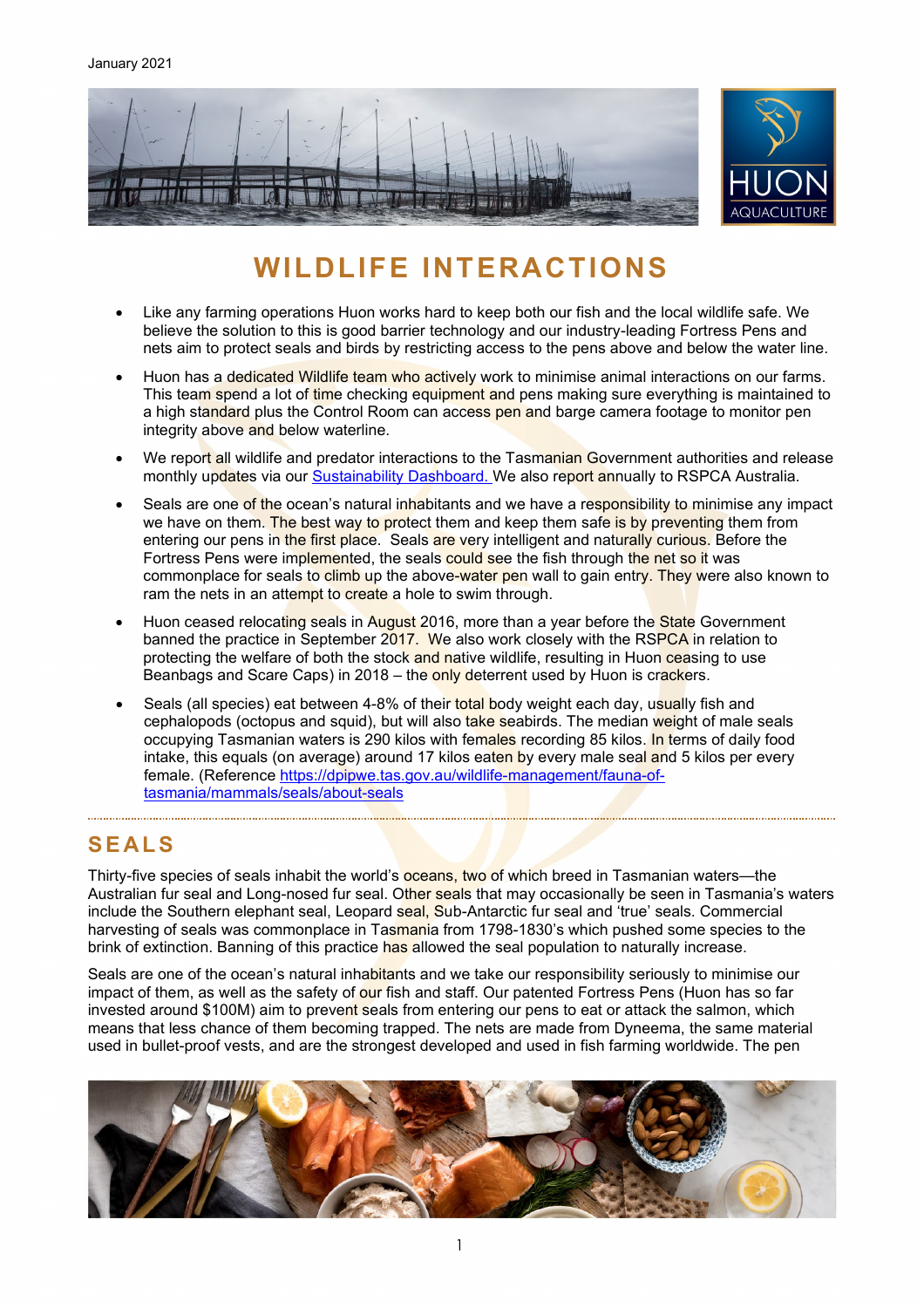design hinders easy access by seals to the walkways, reducing the likelihood of aggressive seals interacting with employees.

One of the key features of the Fortress Pens is a patented, wide-style stanchion with flexible seal fence posts in an angled socket to allow an outer predator net to be set around the inner net while keeping a two metre and seven metre separation between the nets. This outer predator net is connected directly to the sinker tube to reduce rigging and keep it tensioned at all times and in all weather; unfortunately, no arrangement is perfect, and often simple issues like chaffing from vessels pulling alongside nets can cause holes.

The State Government's [Seal Management Framework o](https://dpipwe.tas.gov.au/Documents/Seal%20Management%20Framework.pdf)utlines the approved measures to manage seal interactions and sets out standards for wildlife exclusion from fish pens. This framework was a collaboration between the Tasmanian Government and industry.

The Framework outlines the approved seal deterrents: 1) Crackers - explosive charges that are thrown into the water to detonate under the surface; 2) Beanbags - lead-filled projectiles, capable of being fired from a choke-less 12-gauge shot gun; and 3) Seal Scare Caps - blunt pre-stressed darts fired from a DPIPWEapproved firearm, which detonate on impact with the target.

Huon last used Scare Caps and Beanbags in August 2018. We continue to use underwater seal crackers as being the least invasive management action. Our use of crackers has increased as a result of our expansion into off-shore waters in Storm Bay; additional fish in the water equals more seals. If bait fish (mackerel) schools increase, as they often do in Storm Bay and the Channel, increasing incidents of opportunistic seals attempting to breach pen perimeters occur. The crackers used by Huon are made of cardboard, so there is no plastic debris entering the water (unlike fireworks – *Sparks fly over fireworks litter*; Mercury 18 January 2022).

In 2021, we identified areas for net improvement which reduced interactions and we continue to investigate improved measures, including ongoing investment in barrier technology.

Very occasionally, seals are sedated to enable removal from the pen or net in accordance with protocols outlined in the Seal Management Framework. This is a last resort practice (inherent risk for both staff and seal) and the practice is only used after multiple attempts to remove the seal from within the pen or net. Staff undertaking sedations require a DPIPWE issued permit for sedation (which includes training) and Huon's sedation team always includes a veterinary delegate. These seals can only be released within the same marine lease. In 2018 and 2019, two seals were sedated each year, in 2020 just one seal was sedated while in 2021, a total of four seals were sedated to enable removal from a pen.

In other parts of Australia, seal culls are undertaken to **protect** native fish stocks. Devastated fishers 'tearing [their hair out' over Coorong seals as cull calls go national - ABC](https://www.abc.net.au/news/2021-10-27/calls-for-seal-cull-in-south-australias-coorong-region/100569348) News

### **BIRDS**

Salmon farms are an attractive place for sea and coastal birds to perch and source food—both the fish and the fish-feed. The birds commonly found at our farms include cormorants (black-faced, great and pied), seagulls (Pacific, silver and kelp), eagles (mostly sea but occasionally wedge-tailed), and the occasional penguin, petrel and short-tailed shearwater.

It should be noted that short-tailed shearwaters are migratory birds that spend the winter months at sea in the northern Pacific, notably off the coasts of Japan, Siberia and Alaska. They return to Australia to breed over the warmer months at colonies like those on Bruny Island. Some Tasmanian colonies (and those on nearby islands) are believed to consist of over 16 million adults. Like with other migratory species, it is not unusual to not see this bird throughout the cooler months.

Preventing birds from becoming entangled or drowning inside our pens is a high priority for Huon. In fact, preventing bird interactions was a driver in the development of our Fortress Pens. Designed in-house by Huon staff, the pens have customised nets and barriers developed to avoid bird entry and entanglement. The Fortress Pen net design includes higher, tauter nets, differing mesh sizes and net weights (depending on where the net is located on the pen), and diamond shaped net holes to increase stress capability. All